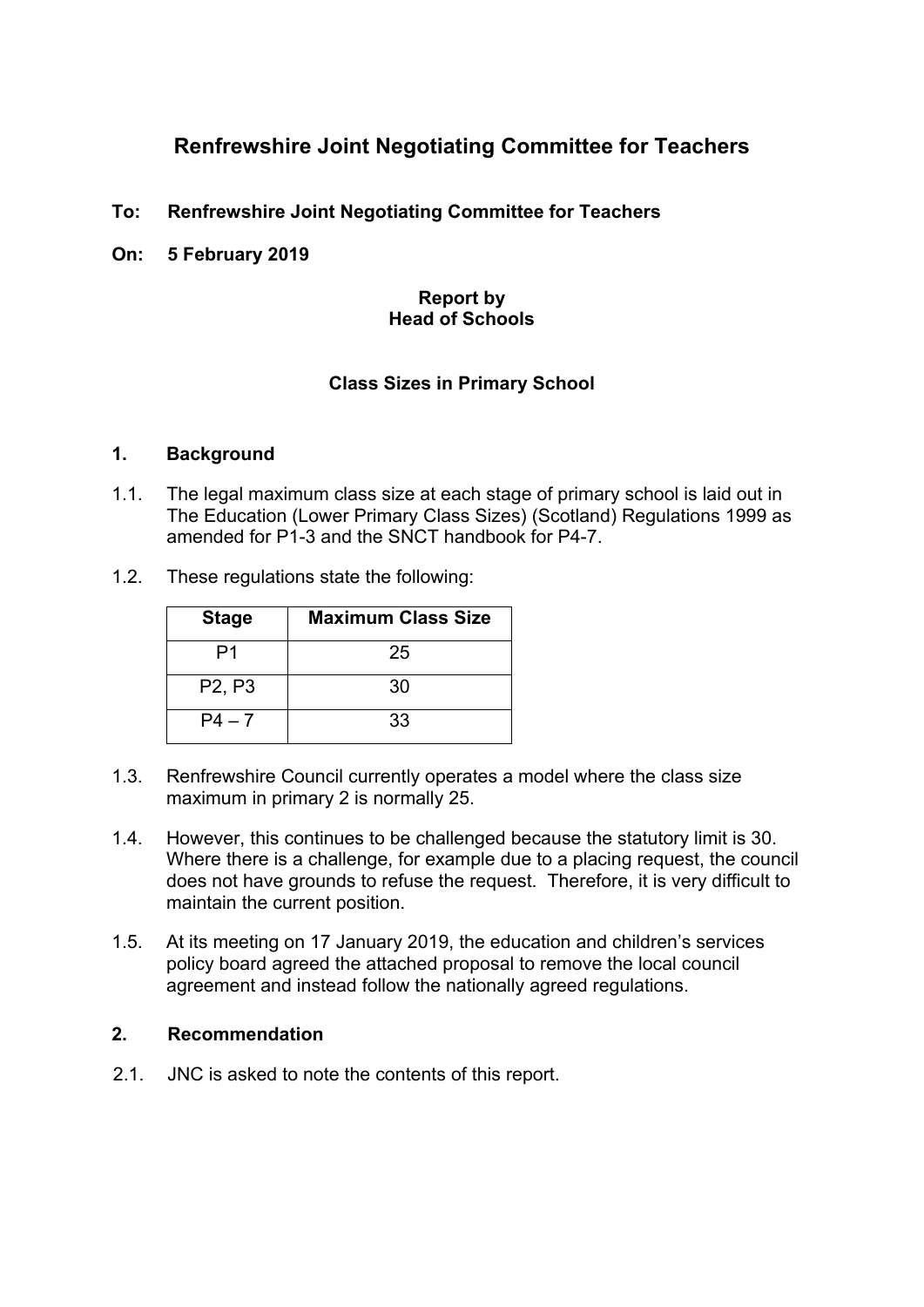

| To:        | <b>Education and Children's Services Policy Board</b> |  |
|------------|-------------------------------------------------------|--|
| On:        | <b>17 January 2019</b>                                |  |
| Report by: | <b>Director of Children's Services</b>                |  |
| Heading:   | <b>Class Sizes in Primary School</b>                  |  |

#### **1. Summary**

- 1.1. The legal maximum class size at each stage of primary school is laid out in The Education (Lower Primary Class Sizes) (Scotland) Regulations 1999 as amended for P1- 3 and the SNCT handbook for P4-7.
- 1.2. These regulations state the following:

| <b>Stage</b>                    | <b>Maximum Class Size</b> |
|---------------------------------|---------------------------|
| P1                              | 25                        |
| P <sub>2</sub> , P <sub>3</sub> | 30                        |
| $P4 - 7$                        | 33                        |

- 1.3. Renfrewshire Council currently operates a model where the class size maximum in primary 2 is normally 25.
- 1.4. However, this continues to be challenged because the statutory limit is 30. Where there is a challenge, for example due to a placing request, the council does not have grounds to refuse the request. Therefore, it is very difficult to maintain the current position.
- 1.5. As a result of the position the council continually finds itself in, it is proposed that this local arrangement is removed and national regulations are followed.

**\_\_\_\_\_\_\_\_\_\_\_\_\_\_\_\_\_\_\_\_\_\_\_\_\_\_\_\_\_\_\_\_\_\_\_\_\_\_\_\_\_\_\_\_\_\_\_\_\_\_\_\_\_\_\_\_\_\_\_\_\_\_\_\_\_\_\_**

**\_\_\_\_\_\_\_\_\_\_\_\_\_\_\_\_\_\_\_\_\_\_\_\_\_\_\_\_\_\_\_\_\_\_\_\_\_\_\_\_\_\_\_\_\_\_\_\_\_\_\_\_\_\_\_\_\_\_\_\_\_\_\_\_\_\_\_**

#### **2. Recommendations**

2.1. The education and children's services policy board is asked to agree that with effect from August 2019 in line with national regulations, all schools will have maximum class sizes of 25 in primary 1, 30 in primary 2 and 3 and 33 in primary  $4 - 7$ .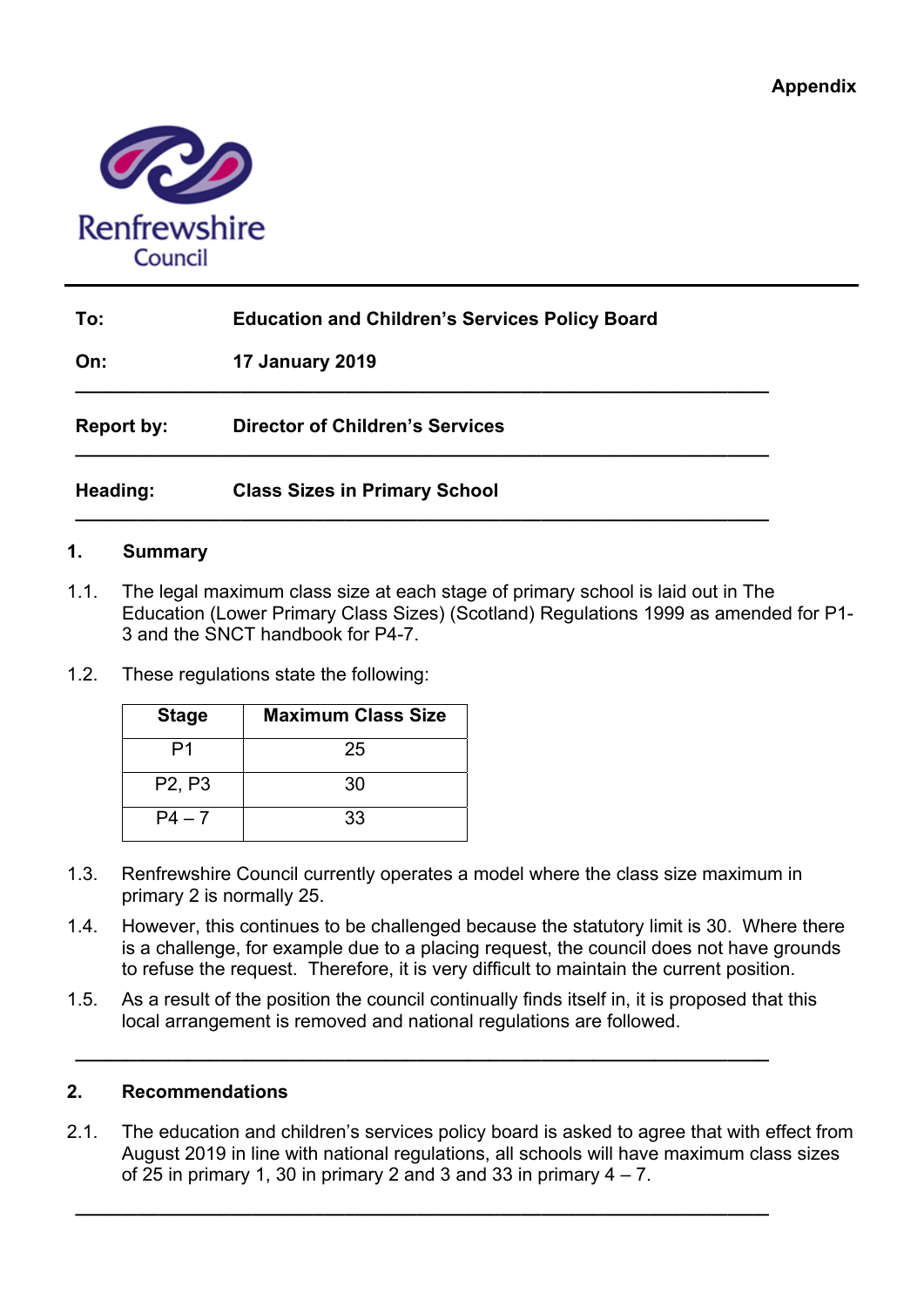## **3. Background**

- 3.1. On 9 May 2013, the education policy board agreed to maintain class size maxima in primary 2 at 25.
- 3.2. As a result of a number of challenges to this agreement the class size in primary 2 has been breached each year since the implementation of this agreement.
- 3.3. Primary school staffing is based on the number of classes required to meet nationally agreed requirements (P1-25, P2&3-30, P4-7-33).
- 3.4. Where a class is made up of children from more than one year group then the maximum class size is 25 at all stages. This is called a composite class. There are no changes proposed to this national regulation.
- 3.5. Not all classes in primary two will rise to a maximum of 30. This would still be dependent on the overall numbers in each of the primary groupings throughout each school.
- 3.6. In line with the recommendation, changes made would only come into effect from August 19 ensuring that all current classes are unaffected.

#### **Implications of this report**

- **1. Financial**  The annual staffing exercise will ensure the financial resources are adequate.
- **2. HR and Organisational Development** Any staff redeployment would occur as part of the normal staffing exercises.
- **3. Community/Council Planning**  None.
- **4. Legal**  None.
- **5. Property/Assets**  None.
- **6. Information Technology**  None.

#### **7. Equality and Human Rights**

The Recommendations contained within this report have been assessed in relation to their impact on equalities and human rights. No negative impacts on equality groups or potential for infringement of individuals' human rights have been identified arising from the recommendations contained in the report because for example it is for noting only. If required following implementation, the actual impact of the recommendations and the mitigating actions will be reviewed and monitored, and the results of the assessment will be published on the Council's website.